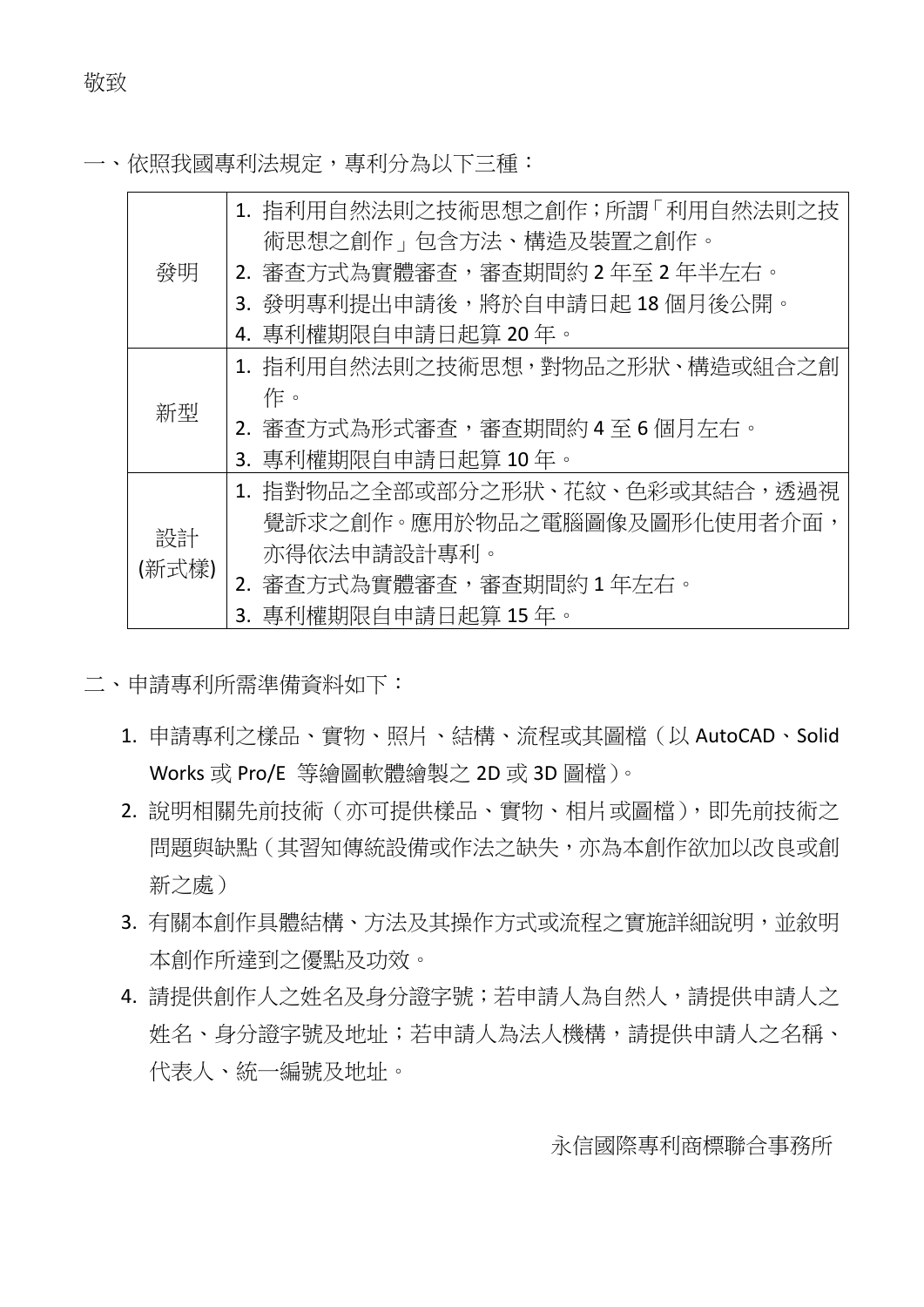## **1. According to the regulations of patent Law of Taiwan, patent includes three types.**

| Invention            | 1. Invention patent refers to a creation of technical ideas<br>utilizing the laws of nature, and the so-called<br>"creation utilizing the laws of nature" includes a<br>creation of method, structure, and apparatus.<br>2. Invention patent application is examined by<br>substantive examination, and the period of<br>examination is approximately two to two and half<br>years.<br>3. Patent application will be published on a date 18<br>months after filing.<br>4. The term of invention patent shall expire after a<br>period of 20 years starting from the filing date. |
|----------------------|----------------------------------------------------------------------------------------------------------------------------------------------------------------------------------------------------------------------------------------------------------------------------------------------------------------------------------------------------------------------------------------------------------------------------------------------------------------------------------------------------------------------------------------------------------------------------------|
| <b>Utility Model</b> | 1. Utility model refers to a creation of technical ideas<br>relating to the shape and structure of an article object<br>or combination of articles, utilizing the laws of<br>nature.<br>2. Utility model patent application is examined by<br>formal examination, and the period of examination is<br>approximately 4 to 6 months.                                                                                                                                                                                                                                               |
|                      | 3. The term of utility model shall expire after a period<br>of 10 years starting from the filing date.                                                                                                                                                                                                                                                                                                                                                                                                                                                                           |
| Design               | 1. Design patent refers to a creation made in respect of<br>the shape, pattern, color, or any combination thereof<br>of an article as a whole or in part by visual appeal.<br>For computer generated icons and graphic user<br>interface applied to an article, a design application<br>may also be filed pursuant to the law.<br>2. Design patent application is examined by substantive<br>examination, and the period of examination is<br>approximately one year.<br>3. The term of design patent shall expire after a period<br>of 15 years starting from the filing date.  |